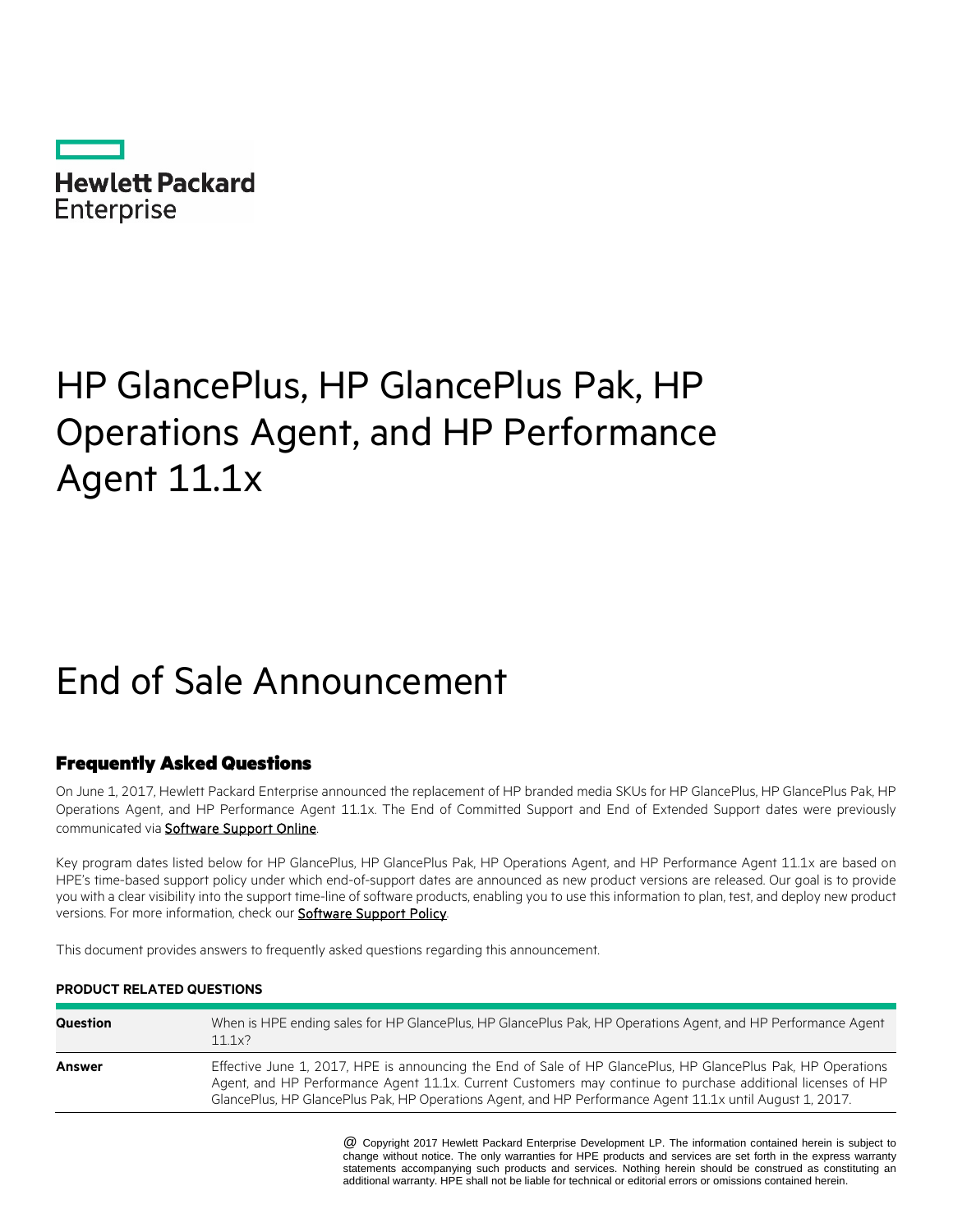| Question        | Why is HPE ending sales of HP GlancePlus, HP GlancePlus Pak, HP Operations Agent, and HP Performance Agent<br>11.1x?                                                                                                                                                                                                                                                                                                                                                                                                                                                          |
|-----------------|-------------------------------------------------------------------------------------------------------------------------------------------------------------------------------------------------------------------------------------------------------------------------------------------------------------------------------------------------------------------------------------------------------------------------------------------------------------------------------------------------------------------------------------------------------------------------------|
| <b>Answer</b>   | Hewlett Packard Enterprise (HPE) is announcing the replacement of HP branded media SKUs as part of the separation<br>of HP Inc. and Hewlett Packard Enterprise. For customers with currently downloaded and installed media, there is no<br>action required at this time. Please be aware that at the time of next support renewal, your support contract will reflect<br>the new HPE branded SKUs. Customers with active support contracts can update to the latest 12.0x version of HPE<br>GlancePlus, HPE GlancePlus Pak, HPE Operations Agent, and HPE Performance Agent. |
| <b>Question</b> | What product numbers are affected by this End of Sales?                                                                                                                                                                                                                                                                                                                                                                                                                                                                                                                       |
| Answer          | Please refer to Appendix B in the customer letter for the list of affected product numbers.                                                                                                                                                                                                                                                                                                                                                                                                                                                                                   |
| Question        | When is the last date I can order HP GlancePlus, HP GlancePlus Pak, HP Operations Agent, and HP Performance Agent<br>11.1x?                                                                                                                                                                                                                                                                                                                                                                                                                                                   |
| Answer          | HP GlancePlus, HP GlancePlus Pak, HP Operations Agent, and HP Performance Agent 11.1x will continue to be<br>available for purchase to current support customers through August 1, 2017. As of that date, you will no longer be<br>able to purchase additional licenses of the product version.                                                                                                                                                                                                                                                                               |
| <b>Question</b> | Can I still purchase additional licenses for HP GlancePlus, HP GlancePlus Pak, HP Operations Agent, and HP<br>Performance Agent 11.1x? If yes, how?                                                                                                                                                                                                                                                                                                                                                                                                                           |
| <b>Answer</b>   | Additional licenses may not be purchased for versions that are obsolesced and past their end of sale date.                                                                                                                                                                                                                                                                                                                                                                                                                                                                    |
| Question        | What version of HP GlancePlus, HP GlancePlus Pak, HP Operations Agent, and HP Performance Agent 11.1x is<br>currently available and what update plans do you have for the product, if any?                                                                                                                                                                                                                                                                                                                                                                                    |
| Answer          | The latest version is 12.0x. Please check <b>hpe.com/software/home</b> or otherwise check with your local HPE sales<br>representative or HPE business partner for the latest information.                                                                                                                                                                                                                                                                                                                                                                                     |
| <b>Question</b> | Who can I contact if I have more questions with regards to this product obsolescence?                                                                                                                                                                                                                                                                                                                                                                                                                                                                                         |
| Answer          | You have several options available to you:<br>Contact your local HPE sales representative or your local HPE business partner:<br>hpe.com/software/home<br>Web Self Solve:<br>hpe.com/software/support<br><b>HPE Technical Support:</b><br>hpe.com/software/support (click on Support Contact & Community → Contact Us → Phone)                                                                                                                                                                                                                                                |
| <b>Question</b> | What are the hardware requirements to update to HPE GlancePlus, HPE GlancePlus Pak, HPE Operations Agent, and<br>HPE Performance Agent 12.0x?                                                                                                                                                                                                                                                                                                                                                                                                                                 |
| Answer          | Hardware requirements will vary depending on your operating system, please review the appropriate System<br>Requirements and Compatibility Matrix document or contact your local HPE sales representative or HPE business<br>partner for further assistance.                                                                                                                                                                                                                                                                                                                  |
| Question        | Where can I find update information for HP GlancePlus, HP GlancePlus Pak, HP Operations Agent, and HP<br>Performance Agent 11.1x?                                                                                                                                                                                                                                                                                                                                                                                                                                             |
| Answer          | Your local HPE sales representative or HPE business partner can help you get this information.                                                                                                                                                                                                                                                                                                                                                                                                                                                                                |
| Question        | I plan to update my HP GlancePlus, HP GlancePlus Pak, HP Operations Agent, and HP Performance Agent 11.1x<br>environment using in-house technical resources. Where do I get all the required software?                                                                                                                                                                                                                                                                                                                                                                        |
| <b>Answer</b>   | All HP GlancePlus, HP GlancePlus Pak, HP Operations Agent, and HP Performance Agent 11.1x support customers<br>can download HPE GlancePlus, HPE GlancePlus Pak, HPE Operations Agent, and HPE Performance Agent 12.0x<br>media at Hewlett Packard Enterprise Software Licenses and Downloads Portal                                                                                                                                                                                                                                                                           |
| Question        | What is the concurrent support time period?                                                                                                                                                                                                                                                                                                                                                                                                                                                                                                                                   |
| Answer          | There will be 6 months of concurrent support for updating to HPE GlancePlus, HPE GlancePlus Pak, HPE Operations<br>Agent, and HPE Performance Agent 12.0x.                                                                                                                                                                                                                                                                                                                                                                                                                    |

\* @ Copyright 2017 Hewlett Packard Enterprise Development LP. The information contained herein is subject to change without notice. The only warranties for HPE products and services are set forth in the express warranty statements accompanying such products and services. Nothing herein should be construed as constituting an additional warranty. HPE shall not be liable for technical or editorial errors or omissions contained herein.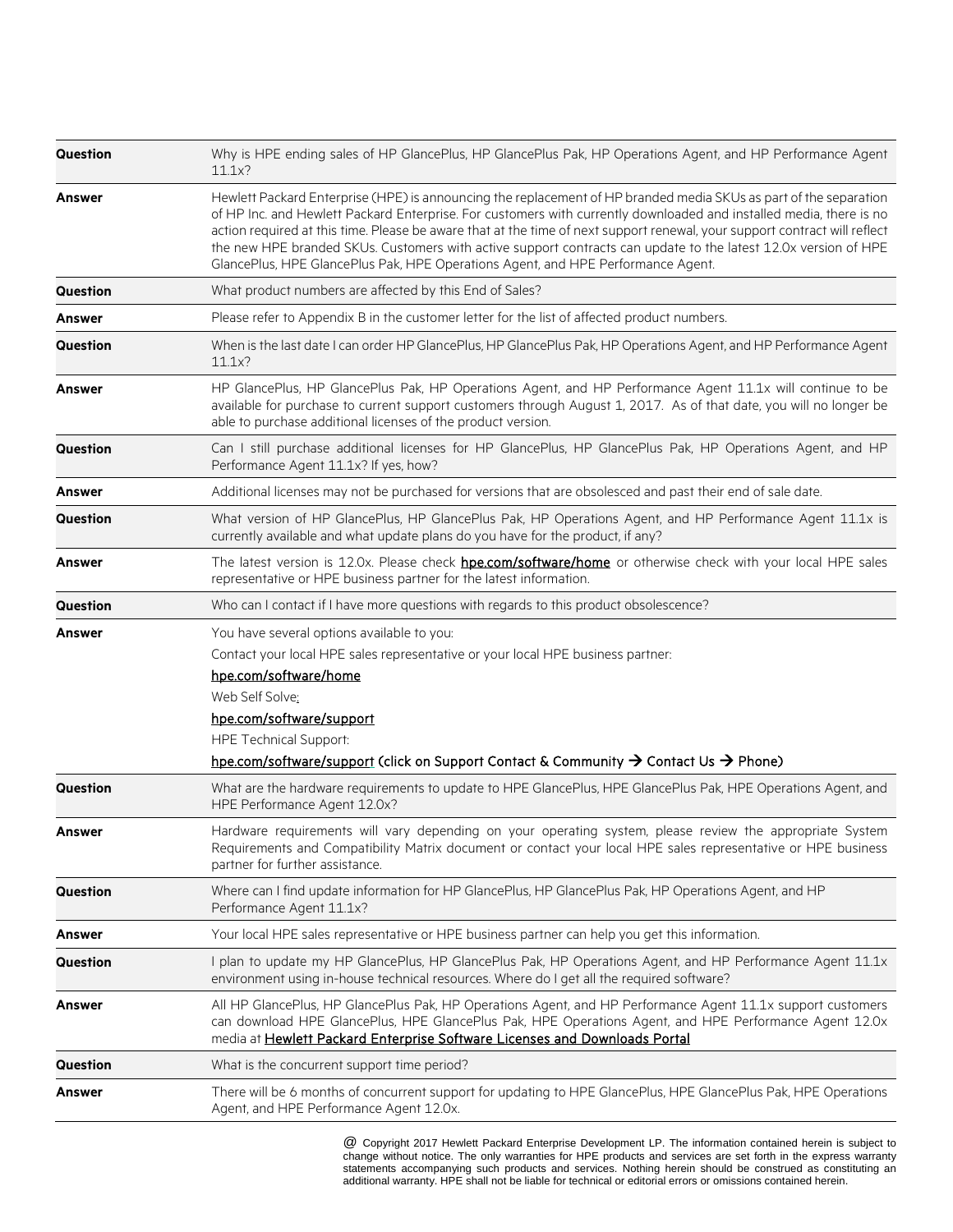#### **SUPPORT CONTRACT RELATED QUESTIONS**

| Question        | What is the End of Committed Support date?                                                                                                                                                                                                                                                                                                                                                                                                                                                                                                                                                                                                                                                                                                                                |
|-----------------|---------------------------------------------------------------------------------------------------------------------------------------------------------------------------------------------------------------------------------------------------------------------------------------------------------------------------------------------------------------------------------------------------------------------------------------------------------------------------------------------------------------------------------------------------------------------------------------------------------------------------------------------------------------------------------------------------------------------------------------------------------------------------|
| <b>Answer</b>   | The End of Committed Support date for HP GlancePlus, HP GlancePlus Pak, HP Operations Agent, and HP<br>Performance Agent 11.1x are listed in the table below. These dates were announced on <b>Software Support Online</b> on<br>the End of Support Notification date listed on the table.                                                                                                                                                                                                                                                                                                                                                                                                                                                                                |
|                 | Version<br>End of Committed Support Date<br>End of Support Notification Date                                                                                                                                                                                                                                                                                                                                                                                                                                                                                                                                                                                                                                                                                              |
|                 | HP GlancePlus, HP GlancePlus Pak,<br>Oct 1, 2012<br>Sep 30, 2017<br>HP Operations Agent, and HP<br>Performance Agent 11.1x                                                                                                                                                                                                                                                                                                                                                                                                                                                                                                                                                                                                                                                |
|                 | As of the End of Committed Support date, customer support activities for this version will cease, this includes:                                                                                                                                                                                                                                                                                                                                                                                                                                                                                                                                                                                                                                                          |
|                 | Security Rule updates<br>Product updates                                                                                                                                                                                                                                                                                                                                                                                                                                                                                                                                                                                                                                                                                                                                  |
| Question        | What is the End of Extended Support date?                                                                                                                                                                                                                                                                                                                                                                                                                                                                                                                                                                                                                                                                                                                                 |
| <b>Answer</b>   | The End of Extended Support date for HP GlancePlus, HP GlancePlus Pak, HP Operations Agent, and HP Performance<br>Agent 11.1x are listed on the table below. These dates were announced on <b>Software Support Online</b> on the End of<br>Support Notification date included in the table. During the 2 year Extended Support period, you have access to existing<br>patches, fixes and telephone support.                                                                                                                                                                                                                                                                                                                                                               |
|                 | Version<br>End of Extended Support Date<br>End of Support Notification Date                                                                                                                                                                                                                                                                                                                                                                                                                                                                                                                                                                                                                                                                                               |
|                 | HP GlancePlus, HP GlancePlus Pak,<br>Sep 30, 2017<br>Oct 1, 2012<br>HP Operations Agent, and HP<br>Performance Agent 11.1x                                                                                                                                                                                                                                                                                                                                                                                                                                                                                                                                                                                                                                                |
| Question        | Are there any other key dates I need to be aware of?                                                                                                                                                                                                                                                                                                                                                                                                                                                                                                                                                                                                                                                                                                                      |
| Answer          | Please see customer letter, page 1, for key dates.                                                                                                                                                                                                                                                                                                                                                                                                                                                                                                                                                                                                                                                                                                                        |
| Question        | What are my obsolescence options?                                                                                                                                                                                                                                                                                                                                                                                                                                                                                                                                                                                                                                                                                                                                         |
| Answer          | You have the option to continue using HP GlancePlus, HP GlancePlus Pak, HP Operations Agent, and HP Performance<br>Agent 11.1x. HPE will stop providing committed support for HP GlancePlus, HP GlancePlus Pak, HP Operations Agent,<br>and HP Performance Agent 11.1x on the End of Committed Support dates included in this FAQ. Extended Support<br>will continue to be available through the dates included in this FAQ. You are encouraged to begin reviewing your<br>business requirements for HP GlancePlus, HP GlancePlus Pak, HP Operations Agent, and HP Performance Agent<br>11.1x. You are also encouraged to contact your local HPE sales representative or HPE business partner for help in<br>determining migration options that meet your business needs. |
| Question        | Can I get a support contract for technical support only, without having to pay for updates?                                                                                                                                                                                                                                                                                                                                                                                                                                                                                                                                                                                                                                                                               |
| <b>Answer</b>   | No, support contracts include both technical support and software updates.                                                                                                                                                                                                                                                                                                                                                                                                                                                                                                                                                                                                                                                                                                |
| <b>Question</b> | Should there be a defect with a version of HP GlancePlus, HP GlancePlus Pak, HP Operations Agent, and HP<br>Performance Agent for which no defect fixing is done anymore, can I pay for a fix to be implemented on my request?                                                                                                                                                                                                                                                                                                                                                                                                                                                                                                                                            |
| <b>Answer</b>   | HPE may choose to offer defect fixes at a premium price, depending on available resources.                                                                                                                                                                                                                                                                                                                                                                                                                                                                                                                                                                                                                                                                                |
| Question        | If I am on a support contract, what will I be entitled to?                                                                                                                                                                                                                                                                                                                                                                                                                                                                                                                                                                                                                                                                                                                |
| <b>Answer</b>   | You should have received a letter or electronic notification from HPE to inform you about the availability of HPE<br>GlancePlus, HPE GlancePlus Pak, HPE Operations Agent, and HPE Performance Agent 12.0x for support customers,<br>what license(s) you were entitled to under your support contract and how to sign up for it. Your local HPE sales and                                                                                                                                                                                                                                                                                                                                                                                                                 |

\* @ Copyright 2017 Hewlett Packard Enterprise Development LP. The information contained herein is subject to change without notice. The only warranties for HPE products and services are set forth in the express warranty statements accompanying such products and services. Nothing herein should be construed as constituting an additional warranty. HPE shall not be liable for technical or editorial errors or omissions contained herein.